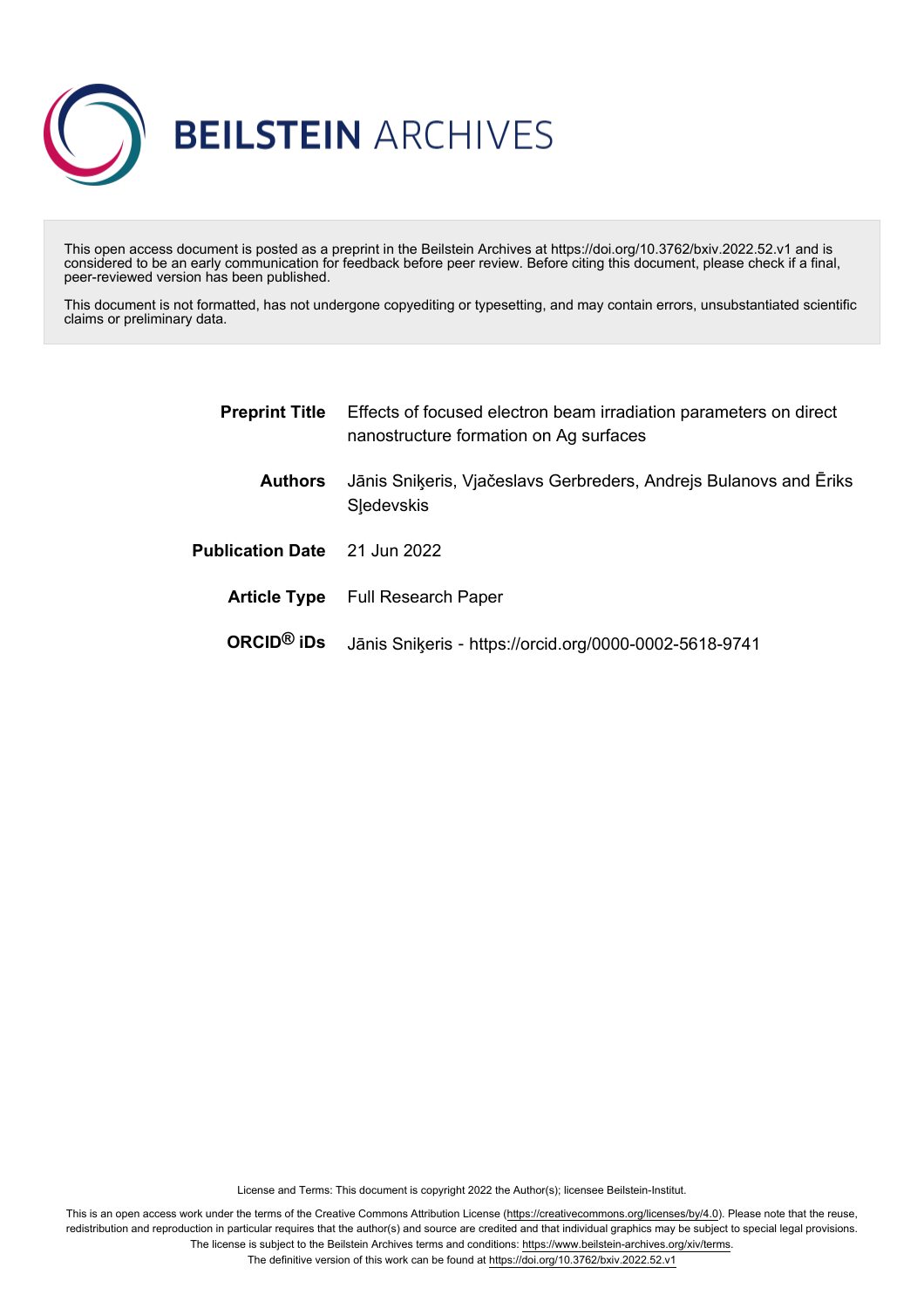#### Effects of focused electron beam irradiation parameters on direct nanostructure formation on

Ag surfaces

J. Sniķeris\*, V. Gerbreders, A. Bulanovs, E. Sļedevskis Daugavpils University, Institute of Life Sciences and Technologies Parādes Str. 1, Daugavpils, LV-5401, LATVIA

\*e-mail: [janis.snikeris@du.lv](mailto:janis.snikeris@du.lv)

Keywords: electron beam; nanostructure; silver; surface; atomic force microscopy.

### **Abstract**

Metallic nanostructures have many applications, including photonics and plasmonics due to their ability to absorb or emit light at frequencies which depend on their size and shape. It was recently shown that irradiation by a focused electron beam can promote nanostructure growth on metal surfaces and the height of these structures depends on irradiation time and material of the surface. However, the effects on growth dynamics of numerous irradiation parameters, such as beam current or angle of incidence, have not yet been studied in detail. In this work, we explore the effects of the focusing, the angle of incidence, and the current of the electron beam on the size and shape of the resulting structures on an Ag surface, as well as investigating how the nitrogen plasma cleaning procedure of a vacuum chamber can affect the growth of these structures. A beam current of around 40 pA resulted in the fastest structure growth rate. Increasing the beam diameter and angle of incidence decreased the growth rate, but raising the beam focus up to 5-6 μm above the surface increased it. The vacuum chamber cleaning reduced the structure's growth rate for a few hours. These findings can help better control and optimise the nanostructure growth on metal surfaces undergoing irradiation by a focused electron beam.

# **Introduction**

Metallic nanostructures have various uses, including in nano-electro-mechanical systems [1], plasmonic biosensors [2], and nano-photonics [3]. They can also serve as catalysts for controlled chemical vapour deposition [4].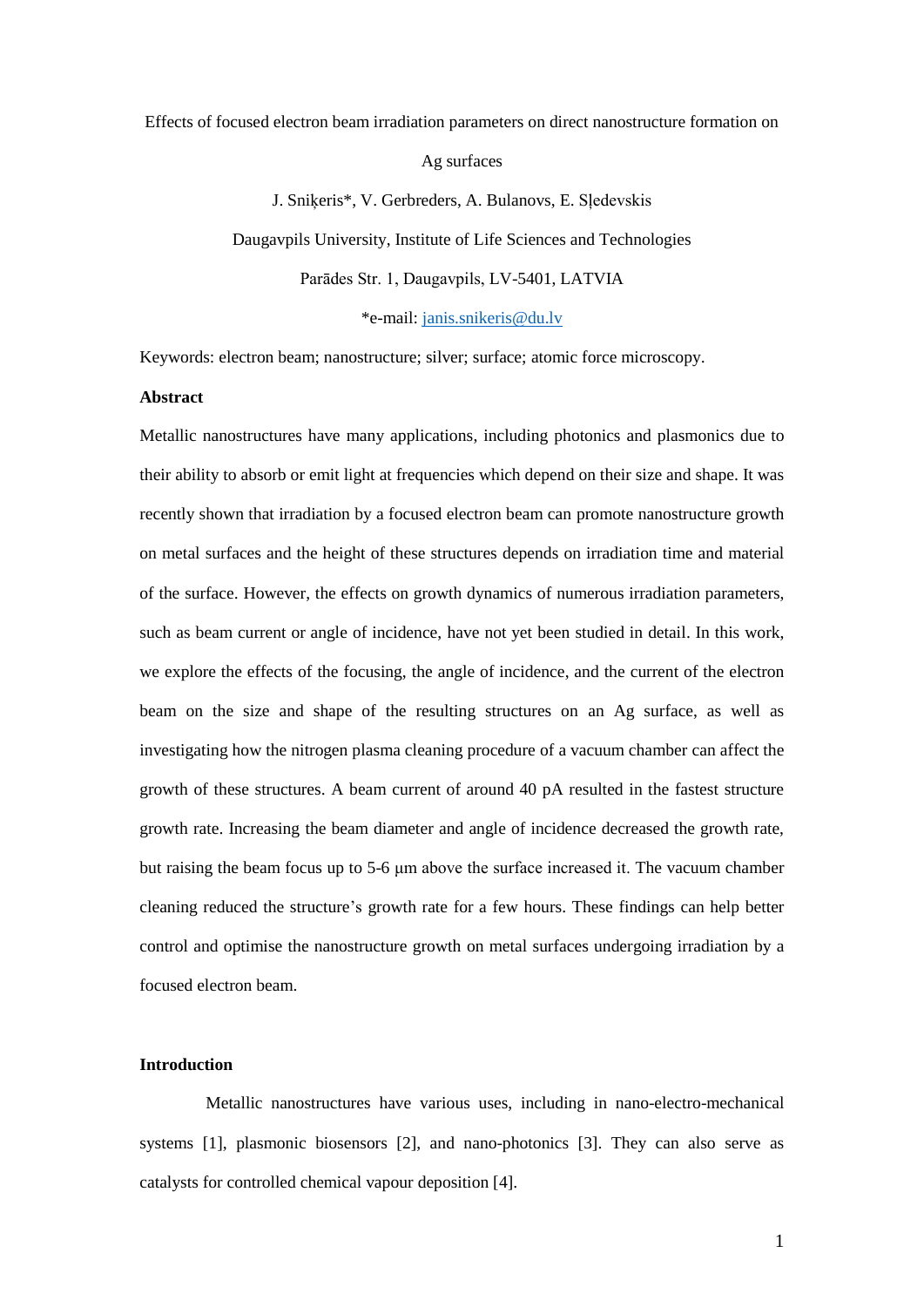Electron beam (EB) lithography is a popular method for the nano-patterning of metal surfaces, but it is a complicated and expensive multi-step process [5]. It has been shown that nanostructures can be directly grown on metal surfaces by EB irradiation in a single fabrication step without resist layers or etching [6, 7], and their height depends on the irradiation time and melting point of the surface metal; a lower melting point results in higher structures. It has also been observed that metal surfaces with a higher magnetic susceptibility produce wider structures. Partially reversible nanostructures were recently produced on the surface of a shape memory NiTi alloy using focused EB irradiation [8]. The volume of those nanostructures decreased by up to 88% upon heating the NiTi surface to 100°C from room temperature, while their height remained unchanged. However, it is still unclear how several irradiation parameters, such as the beam focusing, beam current, and angle of incidence, affect the growth process of nanostructures on metal surfaces under focused EB irradiation.

Hydrocarbon contamination from samples and vacuum pump oils are known to be ever-present in the vacuum chambers of electron microscopes [9]. Its presence is difficult to control and practically impossible to eliminate completely, but it can be reduced by plasma cleaning procedures. The formation of carbon nanopillars from the EB-induced deposition of free hydrocarbons in a scanning electron microscope (SEM) vacuum chamber has previously been reported [10]. It is important to evaluate if the presence of hydrocarbons affects the growth dynamics of nanostructures subjected to irradiation by focused EB.

In this work, we sought to observe how changing individual irradiation parameters (beam current, focusing, angle of incidence, and presence of hydrocarbons) affects the growth of nanostructures on Ag surfaces undergoing irradiation by focused EB in point mode.

### **Experimental setup**

The samples were prepared by sputtering 500 nm thick Ag layers on Si(111) substrates via direct current (DC) magnetron sputtering. The surface of the samples was irradiated with a focused EB with controlled parameters in point mode using a "Tescan MAIA3" SEM (Figure 1a). Several samples were irradiated, each time changing one of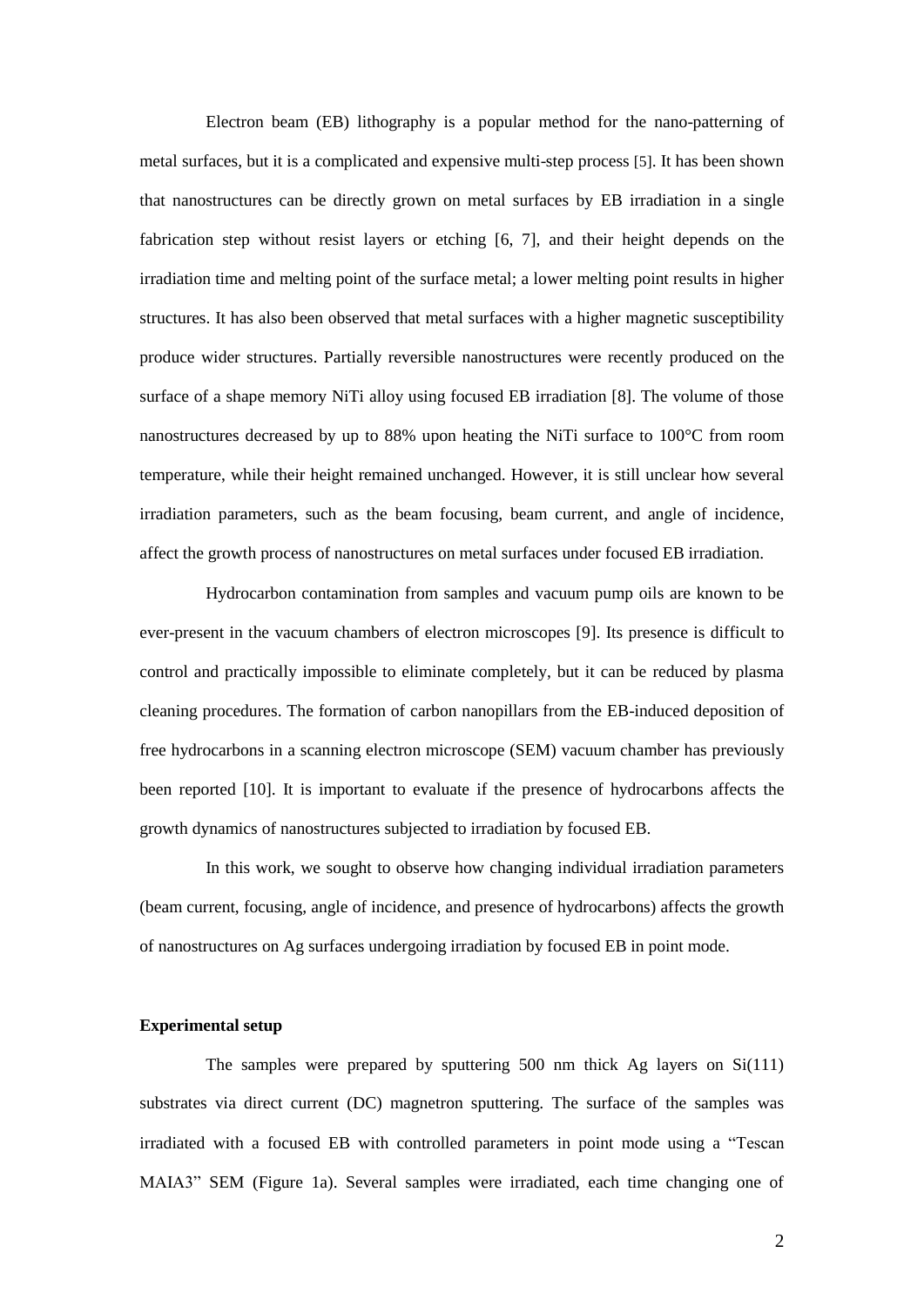irradiation parameters and keeping the other parameters constant. Following irradiation, the shapes and sizes of the structures formed in irradiated points were determined by non-contact atomic force microscopy (AFM) using the "Park NX10" AFM model.



**Figure 1: a)** Structure of samples and experimental setup of their irradiation. **b)** Coordinate system for the angle of incidence of the electron beam (EB); the surface of the samples is along the xy plane, and the angle of incidence is in the yz plane.

The first experiment was conducted with beam current I as the variable parameter in a range from 7 to 500 pA. However, changing the value of I also changed the beam diameter d, which is a function of I and working distance (WD). The value of WD was adjusted to maintain a constant d while changing I. Since the range of WD was limited by the movement of the SEM stage, it was impossible to fit the whole range of I in a single d value without a risk of hitting sample with the electron gun, and therefore, this measurement was split into two separate d values – 10 and 15 nm.

The second experiment focused on testing the effects of the displacement of the EB focus above or below the surface of the sample. This was done by focusing the EB on the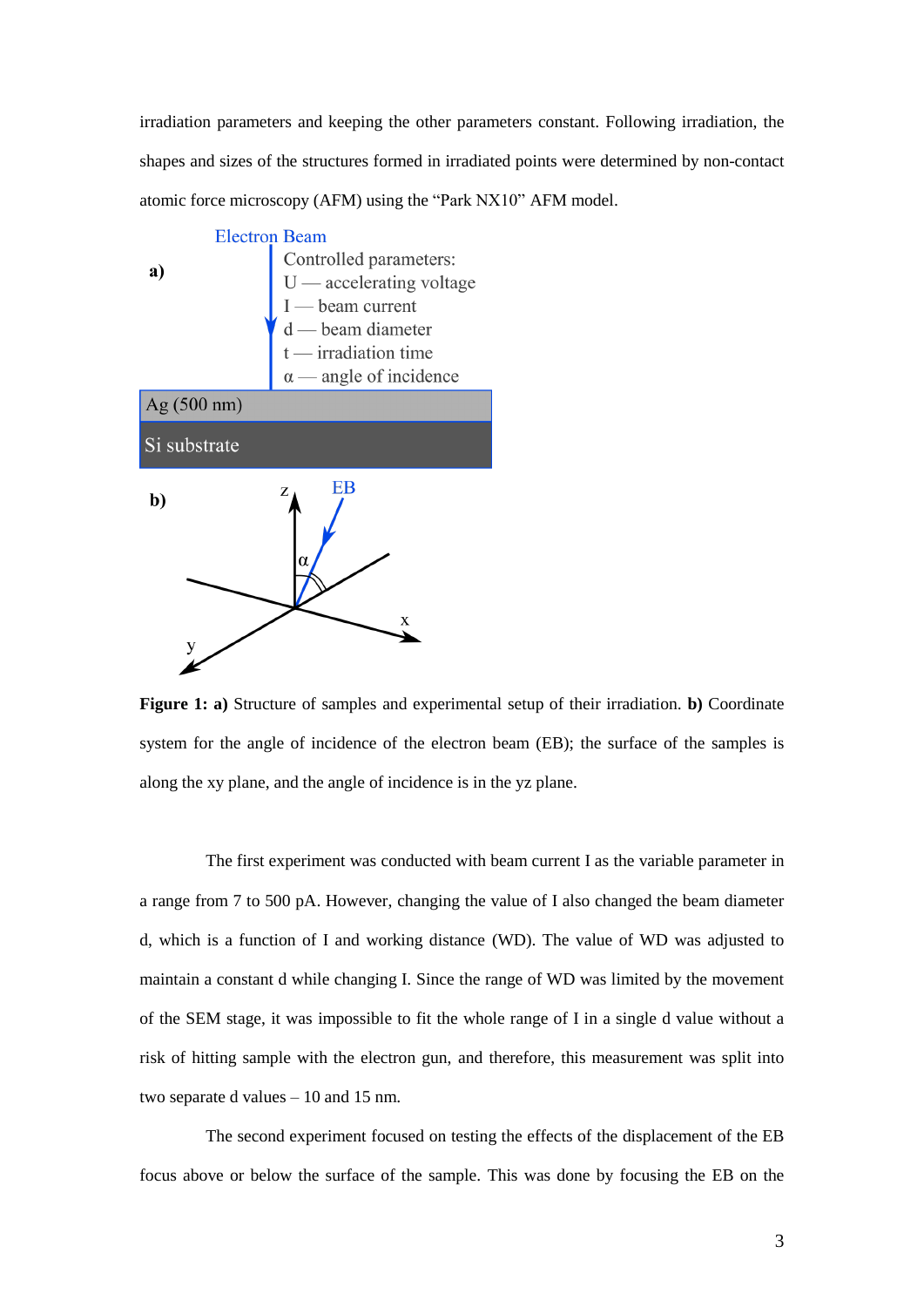surface of the sample and moving the SEM stage along the z axis for different points of irradiation.

The third experiment explored how the angle of incidence  $\alpha$  of EB could affect the formation of nanostructures on an Ag surface. The value of  $\alpha$  was changed by tilting the SEM stage. The position of EB relative to the sample surface is illustrated in Figure 1b. The EB was tilted along the yz plane over a range from 0 to 50° and irradiation was carried out with different  $\alpha$  values along the x axis. The EB was refocused on the surface of the sample every time the  $\alpha$  value was changed.

The fourth and last experiment considered the effects of hydrocarbon contamination in the vacuum chamber on the formation of nanostructures. This was done by irradiating the Ag surface with a focused EB before and after the nitrogen (N) plasma cleaning procedure in the SEM vacuum chamber. The procedure lasted 5 min and the applied power was 20 W. The time was counted from the end of the cleaning procedure. The sample had to be removed from the vacuum chamber during the cleaning procedure, because the N plasma cleaning procedure affected the Ag surface, most notably by forming a layer, which produces thin film interference. The sample irradiation was repeated 15 min, 30 min, 1 h, and 2 h after the end of the cleaning procedure.

## **Results**

Figure 2 shows how the current and diameter of the EB affect the growth of nanostructures on an Ag surface. Over the EB current range of up to around 40 pA, the height of the nanostructures sharply increased up to 140 nm with the increase of beam current when the beam diameter was 15 nm. When the EB current increased beyond 40 pA the height of the nanostructures started decreasing at a slightly slower rate. Decreasing the EB diameter from 15 nm to 10 nm increased the height of the structures from 135 to 162 nm at an EB current value of 50 pA. Increasing the EB current value further from 50 to 500 pA resulted in a gradual decrease of the structure heights from 162 to 64 nm if the beam diameter was 10 nm.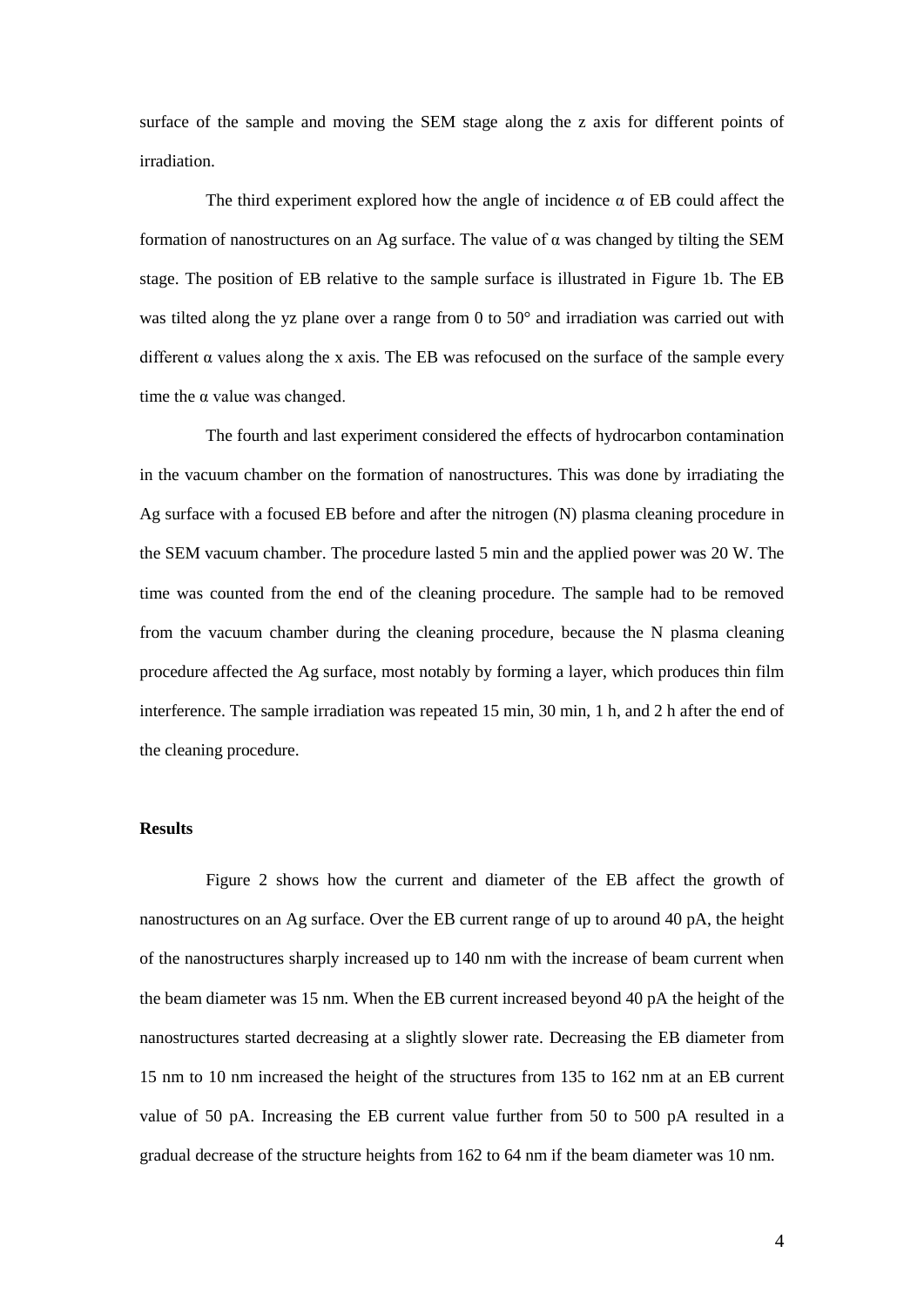

Figure 2: The height of nanostructures on an Ag surface as a function of the electron beam (EB) current I and diameter d. Constant beam parameters:  $U = 30$  kV;  $t = 40$  s;  $\alpha = 0^{\circ}$ .

Figure 3 shows the results of the EB focus displacement above and below the surface of the Ag sample. When the focus of the EB was displaced under the surface of the sample, the height of the nanostructures gradually decreased from 200 nm to around 110 nm, as displacement reached 6 μm below the surface. When the focus was displaced above the surface, the height of the nanostructures increased up to around 230 nm, as displacement reached 5-6 μm above the surface. If the focus of the EB was displaced to more than 6 μm above the surface, the height of the nanostructures started decreasing again.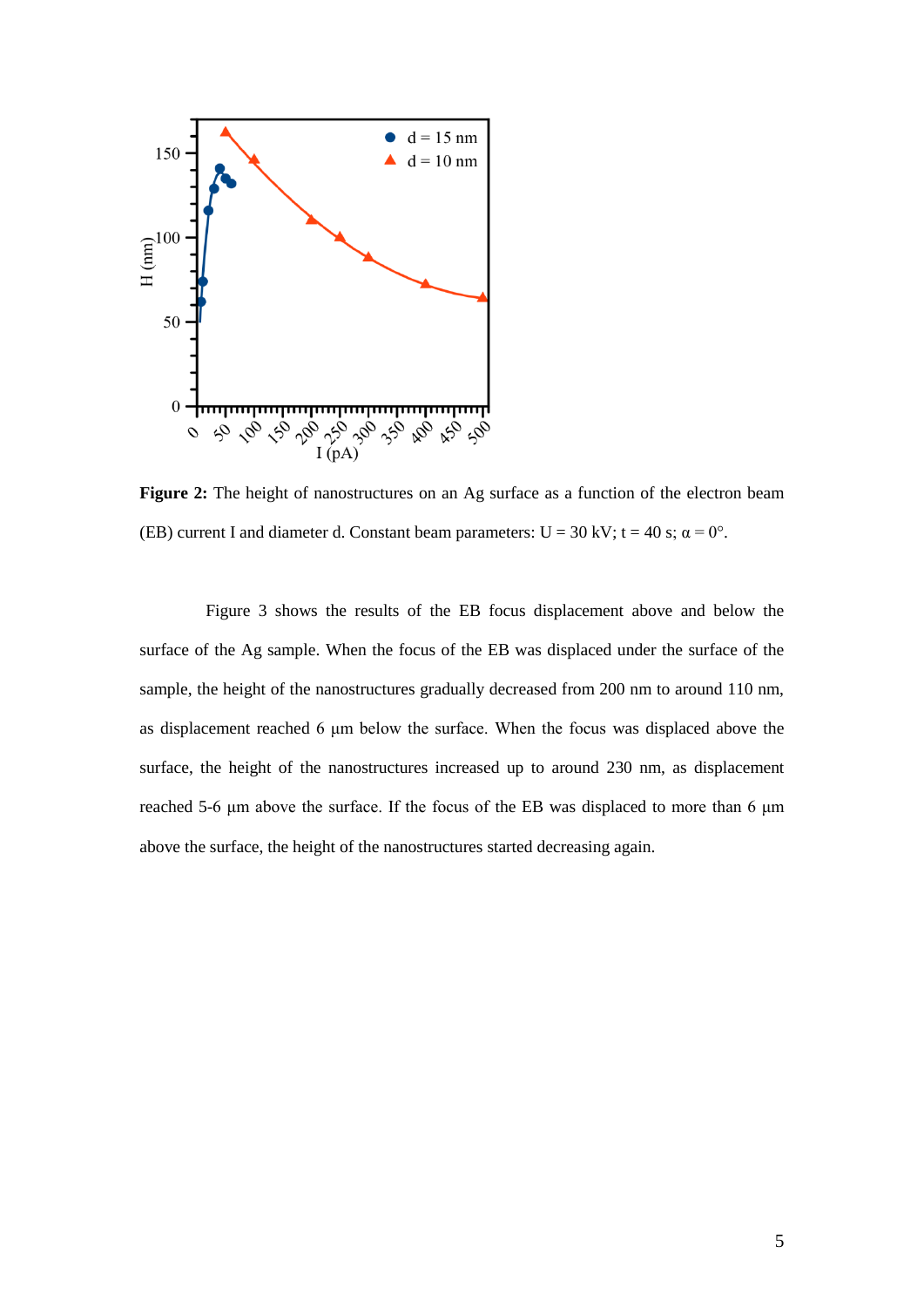

**Figure 3:** The height of the nanostructures on an Ag surface as a function of the displacement of the electron beam (EB) focus relative to the surface. Constant EB parameters:  $U = 30$  kV; I  $= 40$  pA;  $d = 10$  nm;  $t = 60$ s;  $\alpha = 0^{\circ}$ .

The results about the effects of changing the angle of incidence of the EB are presented in Figures 4 and 5. The main effect observed was the decrease of nanostructure height from 200 to 60 nm, as the angle of incidence increased up to 50 $^{\circ}$  (Figure 4). We expected to observe a displacement of the nanostructures' peaks towards the direction of the EB as the angle of incidence was increased, but Figure 5 shows this did not happen. When comparing structures with  $\alpha$  values of 0° and 10°, the peak of the nanostructure with  $\alpha = 10^{\circ}$ was actually slightly displaced in the opposite direction.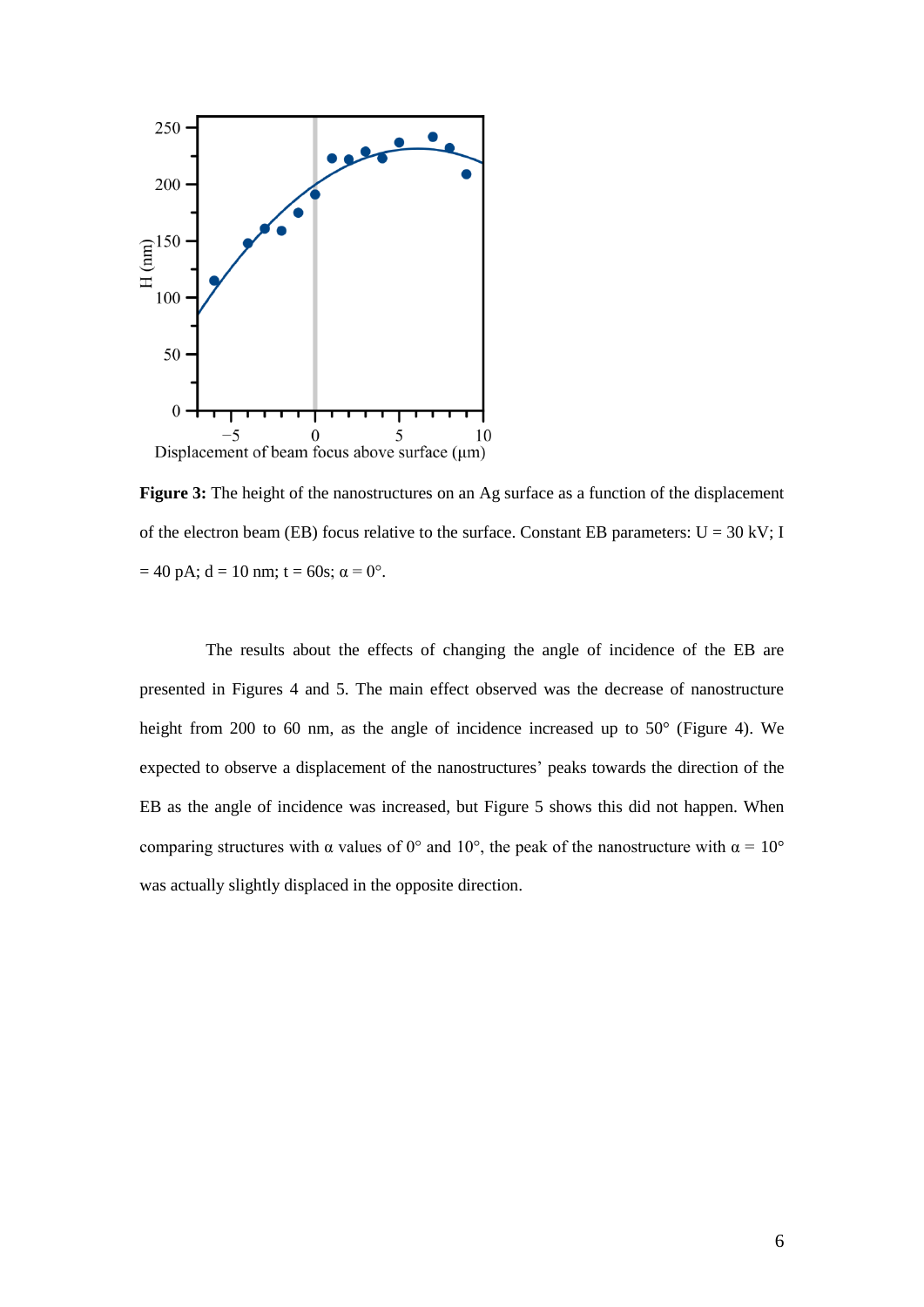

**Figure 4:** The height of the nanostructures on an Ag surface as a function of the angle of incidence of the electron beam (EB). Constant EB parameters:  $U = 30$  kV; I = 42 pA; d = 14 nm;  $t = 60s$ .



**Figure 5:** Atomic force microscopy (AFM) images of the nanostructures on an Ag surface as a function of the angle of incidence of the electron beam (EB). Constant EB parameters:  $U =$ 30 kV; I = 42 pA;  $d = 14$  nm; t = 60s.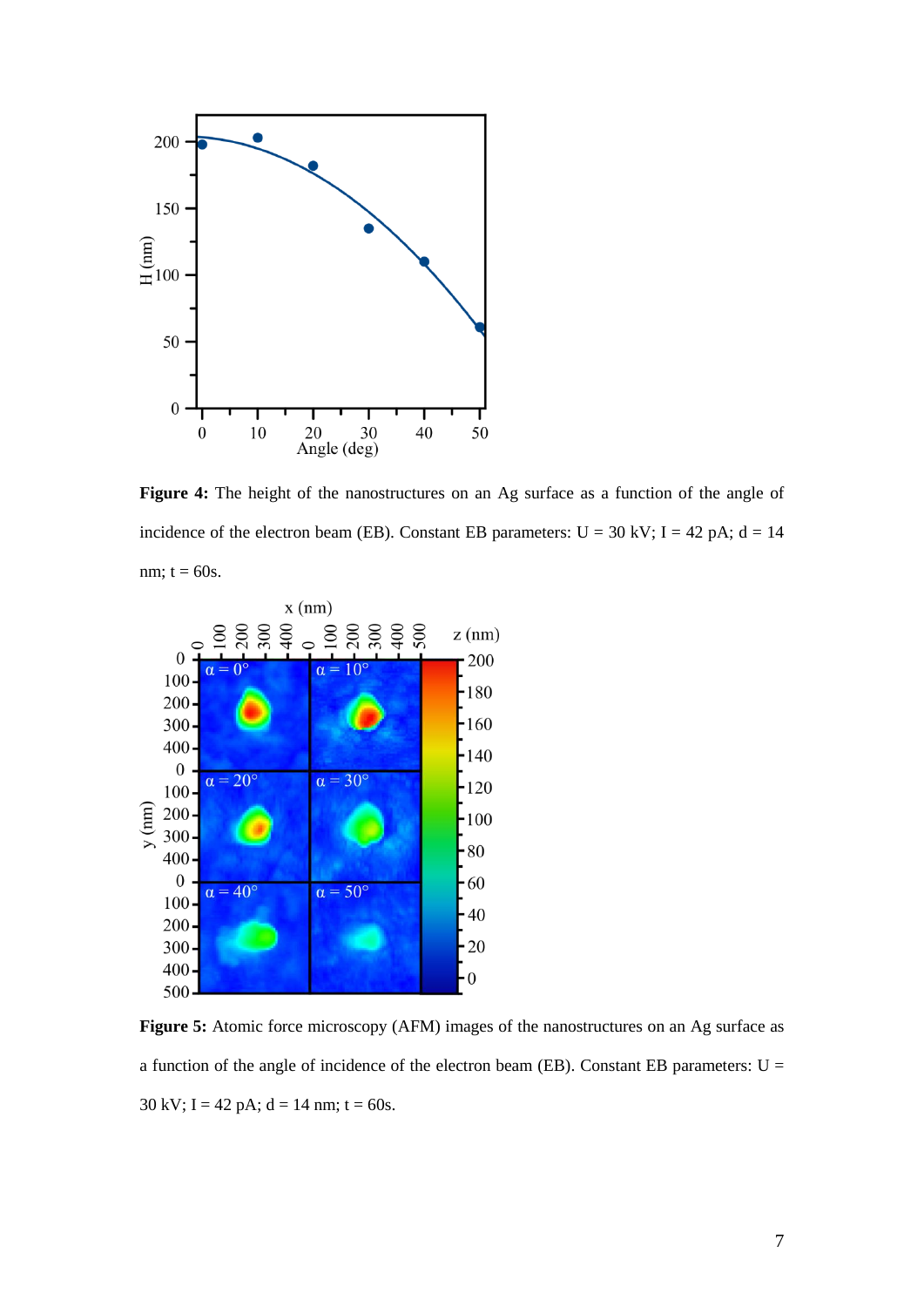The results on the effects of vacuum chamber decontamination on nanostructure growth are presented in Figure 6. The nanostructures obtained before the cleaning procedure had a height of around 170 nm. The heights of the structures obtained 15 minutes after decontamination dropped to around 80 nm. Over time, the growth rate of the nanostructures gradually recovered, and 150 nm high structures were obtained two hours after the cleaning procedure.



Figure 6: The height of the nanostructures on an Ag surface as a function of time following the chamber decontamination by nitrogen (N) plasma cleaning. Constant electron beam (EB) parameters:  $U = 30$  kV;  $I = 55$  pA;  $d = 14$  nm;  $t = 30$ s;  $\alpha = 0^{\circ}$ .

### **Discussion**

Two noteworthy observations can be made according to Figure 2. The first would be the increase of nanostructure height when the EB diameter was reduced from 15 to 10 nm, while maintaining the same beam current. This observation supports the theory described in our previous work [7] regarding the movement of positive metal ions within the electric field formed around a negatively charged EB promoting nanostructure formation on metal surfaces. A smaller beam diameter would imply higher current density and stronger local electric field, resulting in larger attractive force on metal ions. The second feature is the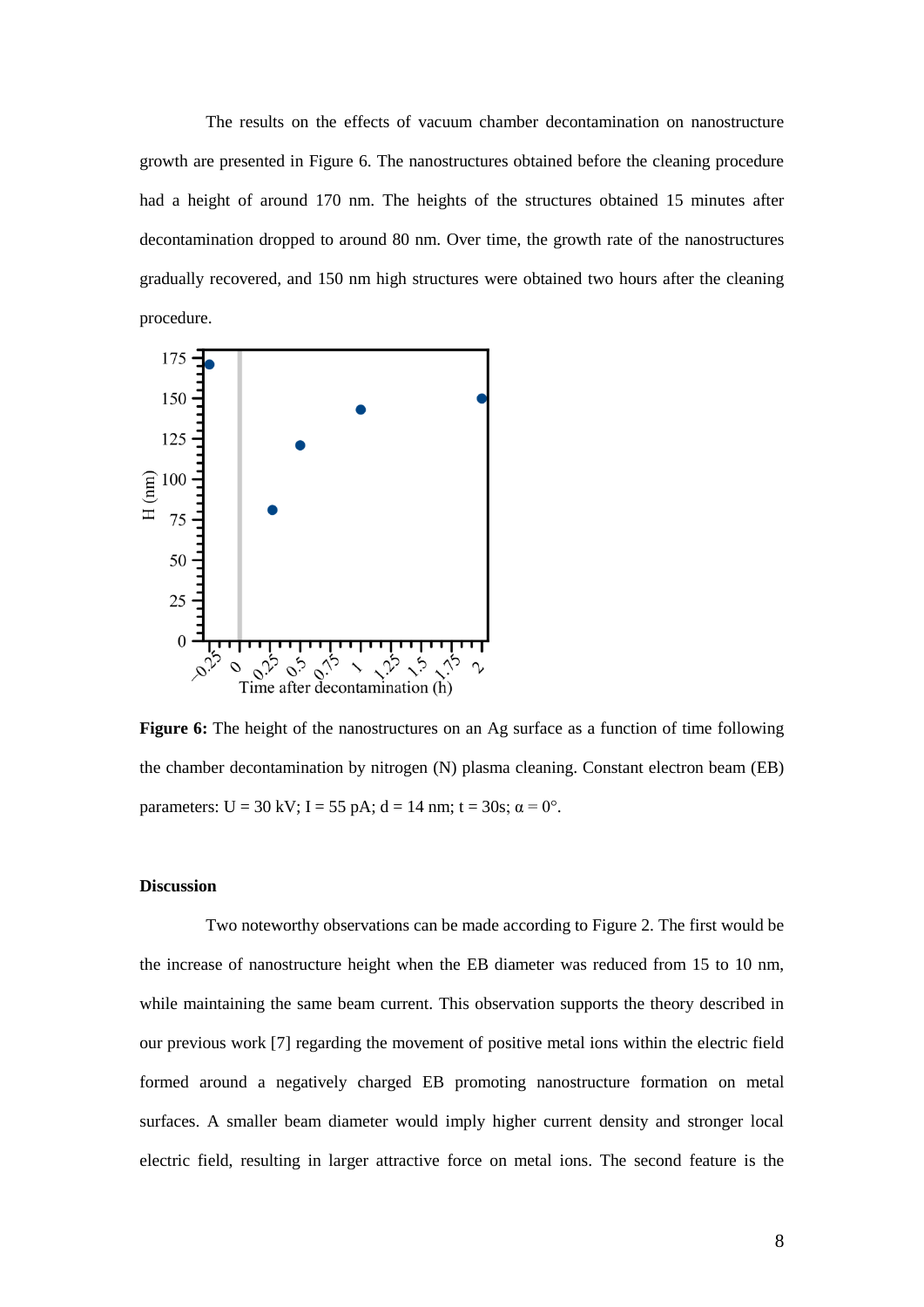existence of a peak on the curve around a beam current value of 40 pA**.** The shape of the curve under 40 pA can be rather easily explained by the beam energy and current density. A higher beam current generally means that the electric field around the beam focus is stronger and that the beam thus supplies more energy to the surface for its deformation and the growth of structures. However, why the curve peaked and started declining at and above 40 pA is unclear. The most likely explanation would be the presence of another process which hinders the formation of nanostructures, such as for example, the radiolysis of atoms due to strikes from high energy electrons. It seems likely that interactions between the surface of the sample and high energy electrons (radiolysis, ionisation, breaking of atomic bonds) could promote the formation of nanostructures by making the surface more malleable, but as the current density was increased, these interactions could start breaking down the formed nanostructures, limiting their resulting heights.

The results presented in Figure 3 show that the height of the nanostructures on the Ag surface could be increased by elevating the EB focus by a few microns above the surface during the irradiation process. If the electric field, which causes the movement of metal ions, was centred around the focus of the EB where the negative charge density is the highest, moving the focus above the surface would have increased the electric field component in a positive direction along the z axis (Figure 1b) and resulted in increased upward movement of ions. The opposite could likely be true for moving the EB focus below the surface of the sample, besides effectively increasing the beam diameter at the surface level. The decrease of the nanostructure heights when increasing the angle of incidence of the EB, as seen in Figures 4 and 5, could be explained by a decreased component of electron energy/energy flow along the normal of the surface. The displacement of the nanostructure peaks away from EB (Figure 5,  $α = 10°$ ) could be related to the destructive effects of high energy electrons at the EB's point of impact.

Regarding the problem of hydrocarbon contamination in the vacuum chamber, Figure 6 clearly shows that the presence of hydrocarbons in a vacuum chamber enhances the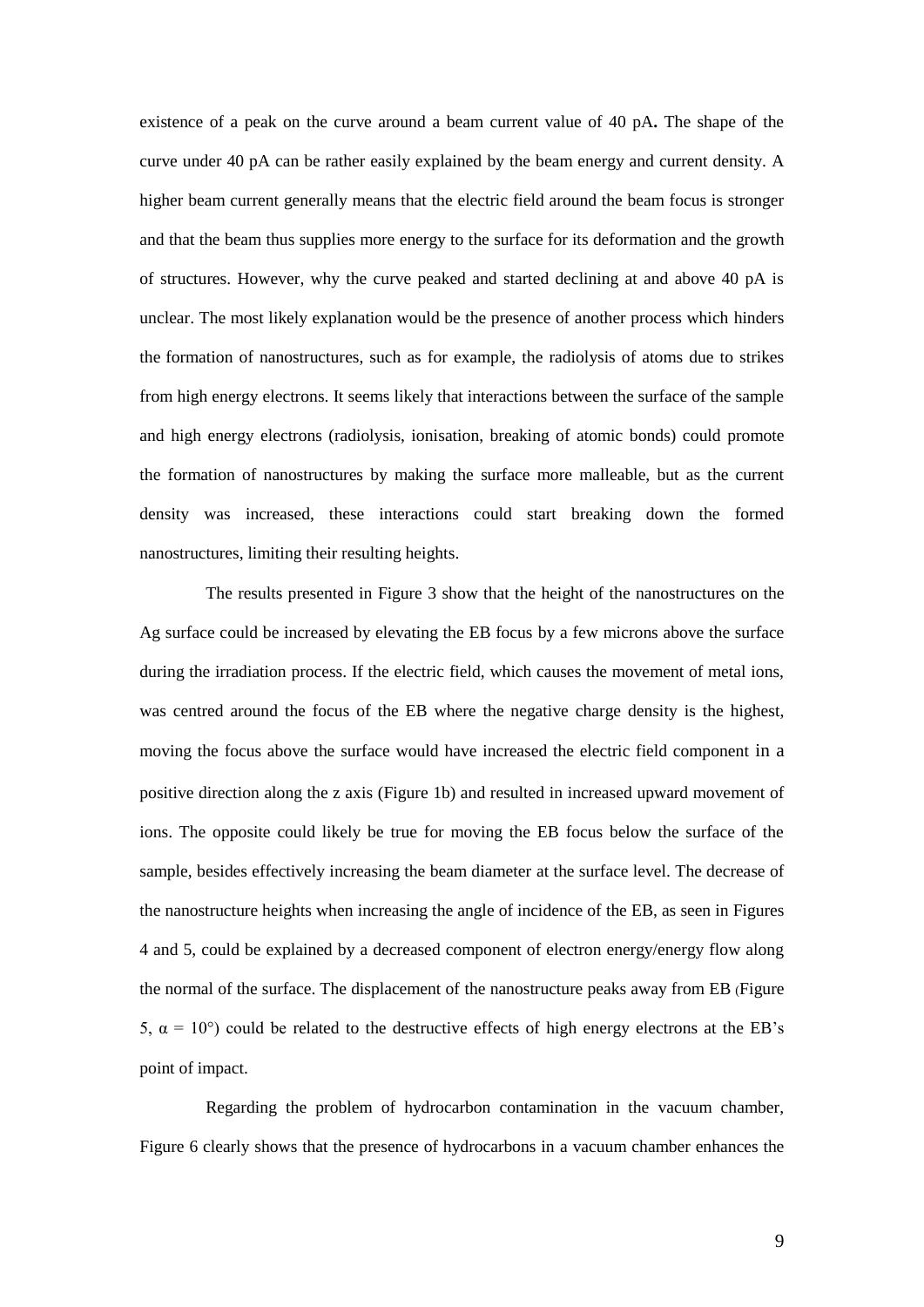growth rate of nanostructures during EB irradiation. Following the plasma cleaning procedure of the vacuum chamber, the growth rate of the nanostructures was cut by about a half and slowly recovered over time, as hydrocarbon concentrations returned to normal levels. The question now is whether the structures grown under the EB focused on metal surfaces were fully formed out of the deposited carbon or not. Carbon nanostructures formed through the EB-induced deposition of free hydrocarbons in SEM vacuum chamber have previously been described in the literature [10]. However, similarly obtained nanostructures on metal substrates containing both carbon and substrate metal have also been reported by energy dispersive X-ray spectroscopy [6]. We have previously shown that some properties of surface metal affect the size of the nanostructures formed during irradiation by a focused EB [7]. Metals with lower melting points produce higher nanostructures and metals with a higher magnetic susceptibility produce much wider structures. We have previously also reported on the creation of nanostructures exhibiting a partial shape memory effect on the surface of a shape memory alloy nitinol by irradiation with a focused EB [8]. These properties of the obtained nanostructures could not be explained through the simple deposition of carbon on a metal surface. Therefore, we conclude that the process of nanostructure formation under a focused EB is a mixed process of metal ion movement towards the negatively charged focus of the EB and the dissociation of hydrocarbons by high energy electrons and their deposition on the surface of the sample. In this work, the hydrocarbon concentrations in the SEM vacuum chamber will be considered as a constant, unless stated otherwise. Unfortunately, hydrocarbon contamination remains a difficult value to control and precisely quantify. This also means that nanostructures obtained in different devices with varying levels of carbon contamination may not exactly have the same size and purity, even if the EB beam parameters are set to be identical. On the other hand, carbon contamination in the produced nanostructures may not always represent a disadvantage, particularly if the properties of the nanostructures could be controlled and modified in a beneficial way. This, however, would require further research on the various properties (electric, magnetic, optical, and mechanical) of nanostructures obtained through irradiation by a focused EB on metal surfaces.

10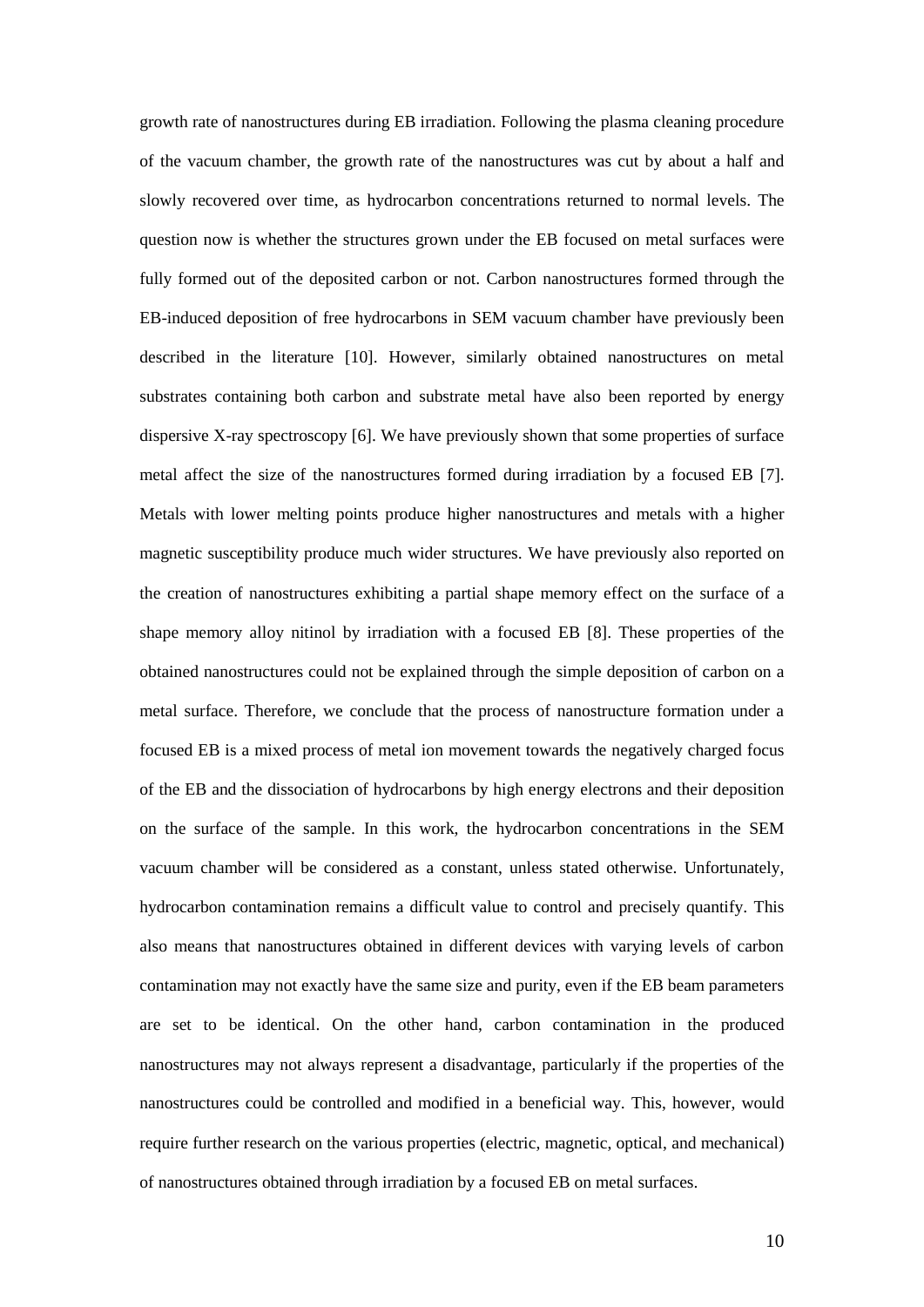## **Conclusions**

- 1) An EB current of about 40 pA results in the highest growth rate of nanostructures on Ag surfaces undergoing irradiation by a focused EB.
- 2) The growth rate of nanostructures can be enhanced by decreasing the beam diameter or by raising the beam focus a few microns above the surface of the sample.
- 3) Increasing the angle of EB incidence results in a decrease of the growth rate of the nanostructures.
- 4) If hydrocarbon contamination is present in the SEM vacuum chamber, it will be deposited on the nanostructures formed by focused EB irradiation on the Ag surface, increasing their growth rate but decreasing their purity.

#### **Acknowledgements**

This work was supported by the European Social Fund (ESF) Project No. 8.2.2.0/20/I/003 "Strengthening of Professional Competence of Daugavpils University Academic Personnel of Strategic Specialization Branches 3rd Call"

#### **References**

- 1. Bhushan, B. *Microelectron. Eng.* **2007,** *84*, 387-412.
- 2. Yeom, S.-H.; Kim, O.-G.; Kang, B.-H.; Kim, K.-J.; Yuan, H.; Kwon, D.-H.; Kim, H.-R.;
- Kang S.-W. *Opt. Express* **2011,** *19*, 22882-22891.

3. Lindquist, N. C.; Nagpal, P.; McPeak, K. M.; Norris, D. J.; Oh, S. H. *Rep. Prog. Phys.* **2012,** *75*, No. 036501.

4. Soh, H.T.; Quate, C.F.; Morpurgo, A.F.; Marcus, C.M.; Kong, J.; Dai, H. *Appl. Phys. Lett.* **1999,** *75*, 627-629.

5. Vieu, C.; Carcenac, F.; Pepin, A.; Chen, Y.; Mejias, M.; Lebib, A.; Manin-Ferlazzo, L.; Couraud, L.; Launois, H. *Appl. Surf. Sci.* **2000,** *164*, 111-117.